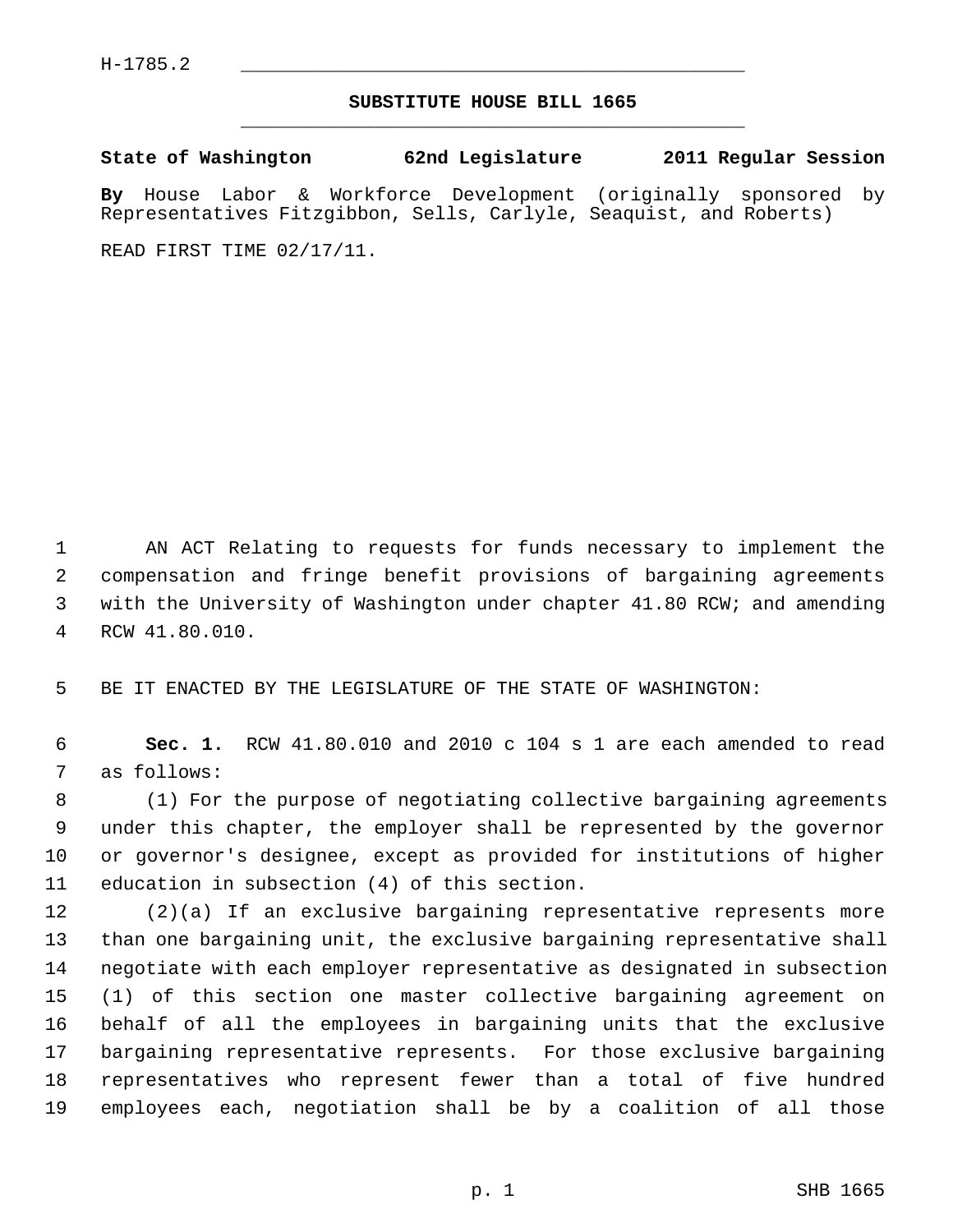1 exclusive bargaining representatives. The coalition shall bargain for 2 a master collective bargaining agreement covering all of the employees 3 represented by the coalition. The governor's designee and the 4 exclusive bargaining representative or representatives are authorized 5 to enter into supplemental bargaining of agency-specific issues for 6 inclusion in or as an addendum to the master collective bargaining 7 agreement, subject to the parties' agreement regarding the issues and 8 procedures for supplemental bargaining. This section does not prohibit 9 cooperation and coordination of bargaining between two or more 10 exclusive bargaining representatives.

11 (b) This subsection (2) does not apply to exclusive bargaining 12 representatives who represent employees of institutions of higher 13 education, except when the institution of higher education has elected 14 to exercise its option under subsection (4) of this section to have its 15 negotiations conducted by the governor or governor's designee under the 16 procedures provided for general government agencies in subsections (1) 17 through (3) of this section.

18 (c) If five hundred or more employees of an independent state 19 elected official listed in RCW 43.01.010 are organized in a bargaining 20 unit or bargaining units under RCW 41.80.070, the official shall be 21 consulted by the governor or the governor's designee before any 22 agreement is reached under (a) of this subsection concerning 23 supplemental bargaining of agency specific issues affecting the 24 employees in such bargaining unit.

25 (3) The governor shall submit a request for funds necessary to 26 implement the compensation and fringe benefit provisions in the master 27 collective bargaining agreement or for legislation necessary to 28 implement the agreement. Requests for funds necessary to implement the 29 provisions of bargaining agreements shall not be submitted to the 30 legislature by the governor unless such requests:

31 (a) Have been submitted to the director of the office of financial 32 management by October 1 prior to the legislative session at which the 33 requests are to be considered; and

34 (b) Have been certified by the director of the office of financial 35 management as being feasible financially for the state.

36 The legislature shall approve or reject the submission of the 37 request for funds as a whole. The legislature shall not consider a 38 request for funds to implement a collective bargaining agreement unless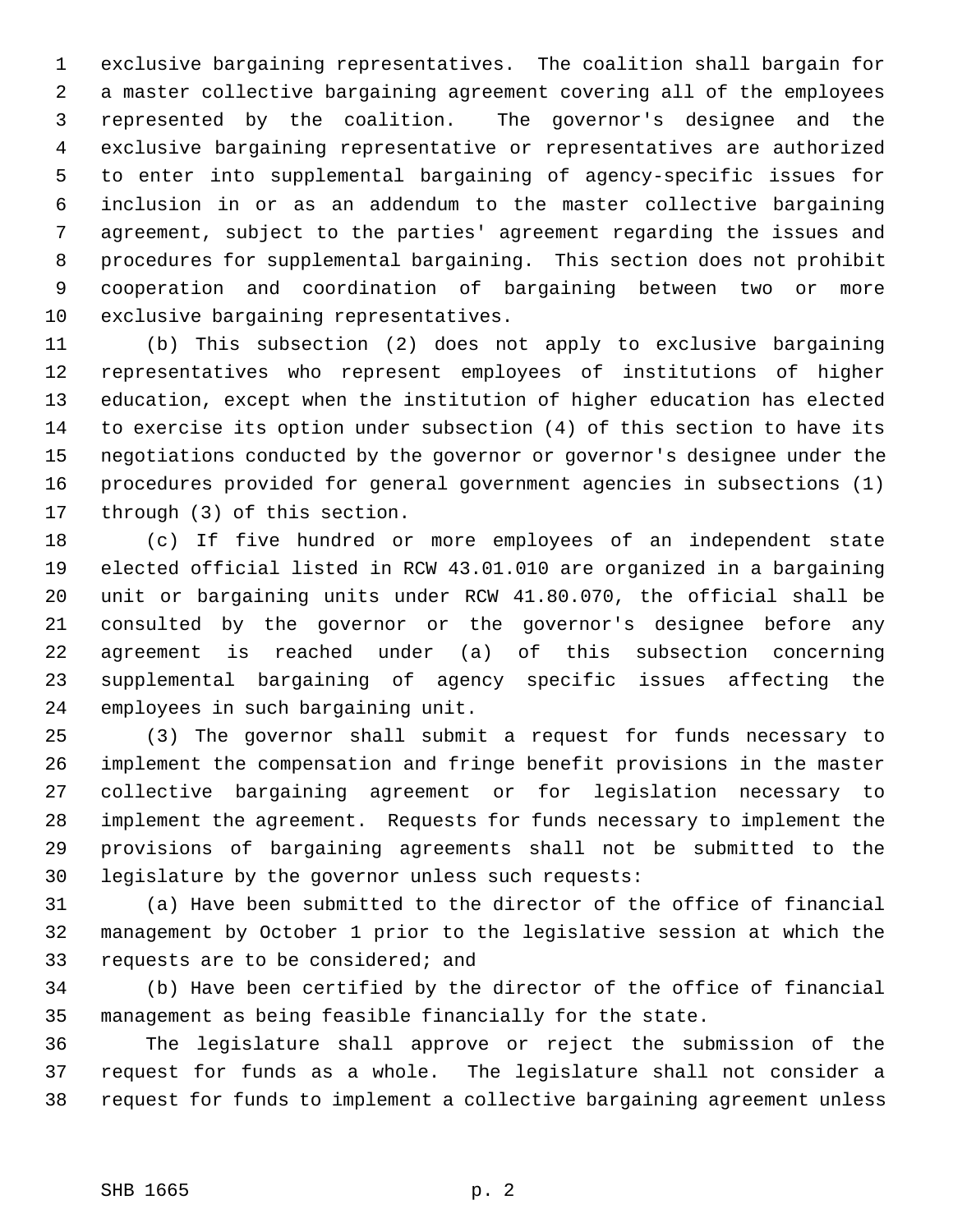1 the request is transmitted to the legislature as part of the governor's 2 budget document submitted under RCW 43.88.030 and 43.88.060. If the 3 legislature rejects or fails to act on the submission, either party may 4 reopen all or part of the agreement or the exclusive bargaining 5 representative may seek to implement the procedures provided for in RCW 6 41.80.090.

 7 (4)(a)(i) For the purpose of negotiating agreements for 8 institutions of higher education, the employer shall be the respective 9 governing board of each of the universities, colleges, or community 10 colleges or a designee chosen by the board to negotiate on its behalf.

11 (ii) A governing board of a university or college may elect to have 12 its negotiations conducted by the governor or governor's designee under 13 the procedures provided for general government agencies in subsections 14 (1) through (3) of this section, except that:

15 (A) The governor or the governor's designee and an exclusive 16 bargaining representative shall negotiate one master collective 17 bargaining agreement for all of the bargaining units of employees of a 18 university or college that the representative represents; or

19 (B) If the parties mutually agree, the governor or the governor's 20 designee and an exclusive bargaining representative shall negotiate one 21 master collective bargaining agreement for all of the bargaining units 22 of employees of more than one university or college that the 23 representative represents.

24 (iii) A governing board of a community college may elect to have 25 its negotiations conducted by the governor or governor's designee under 26 the procedures provided for general government agencies in subsections 27 (1) through (3) of this section.

28 (b) Prior to entering into negotiations under this chapter, the 29 institutions of higher education or their designees shall consult with 30 the director of the office of financial management regarding financial 31 and budgetary issues that are likely to arise in the impending 32 negotiations.

33 (c)(i) In the case of bargaining agreements reached between 34 institutions of higher education other than the University of 35 Washington and exclusive bargaining representatives agreed to under the 36 provisions of this chapter, if appropriations are necessary to 37 implement the compensation and fringe benefit provisions of the 38 bargaining agreements ((reached between institutions of higher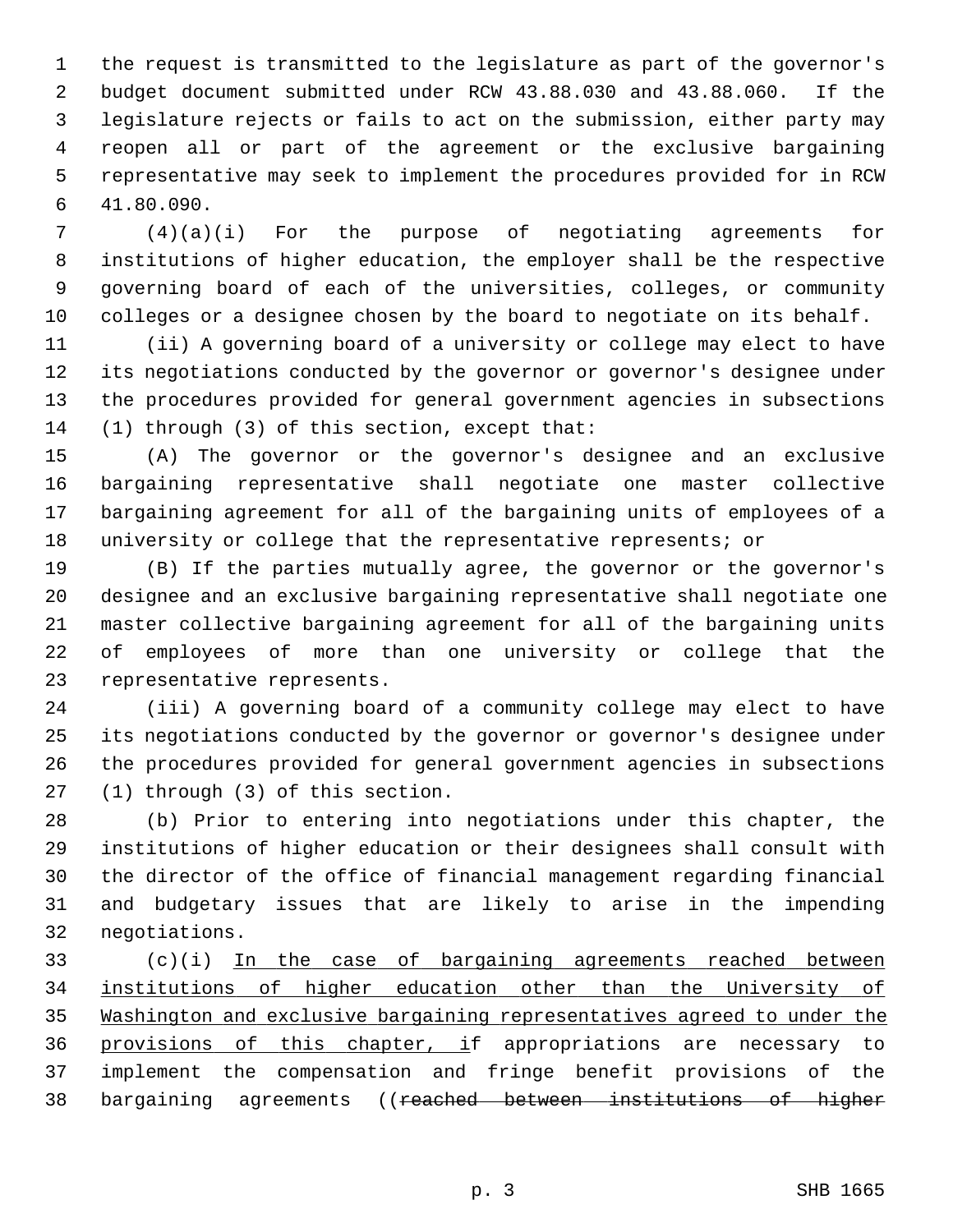1 education and exclusive bargaining representatives agreed to under the 2 provisions of this chapter)), the governor shall submit a request for 3 such funds to the legislature according to the provisions of subsection 4 (3) of this section, except as provided in  $(c)((\overrightarrow{ii}))$  (iii) of this 5 subsection.

 6 (ii) In the case of bargaining agreements reached between the University of Washington and exclusive bargaining representatives agreed to under the provisions of this chapter, if appropriations of ten thousand dollars or more are necessary to implement the compensation and fringe benefit provisions of a bargaining agreement, the governor shall submit a request for such funds to the legislature according to the provisions of subsection (3) of this section, except 13 as provided in this subsection  $(4)(c)(ii)$  and as provided in  $(c)(iii)$ of this subsection.

15 (A) A request for funds necessary to implement the provisions of a 16 bargaining agreement shall not be submitted to the legislature by the 17 governor unless the request:

- 18 (I) Has been submitted to the director of the office of financial 19 management by October 1 prior to the legislative session at which the 20 request is to be considered; and
- 21 (II) Has been certified by the director of the office of financial 22 management as being feasible financially for the state.

 (B) If the director of the office of financial management does not certify a request for such funds as being feasible financially for the state, the parties shall enter into collective bargaining solely for the purpose of reaching a mutually agreed upon modification of the agreement necessary to address the absence of those requested funds.

28 (iii) In the case of a bargaining unit of employees of institutions 29 of higher education in which the exclusive bargaining representative is 30 certified during or after the conclusion of a legislative session, the 31 legislature may act upon the compensation and fringe benefit provisions 32 of the unit's initial collective bargaining agreement if those 33 provisions are agreed upon and submitted to the office of financial 34 management and legislative budget committees before final legislative 35 action on the biennial or supplemental operating budget by the sitting 36 legislature.

37 (5) There is hereby created a joint committee on employment 38 relations, which consists of two members with leadership positions in